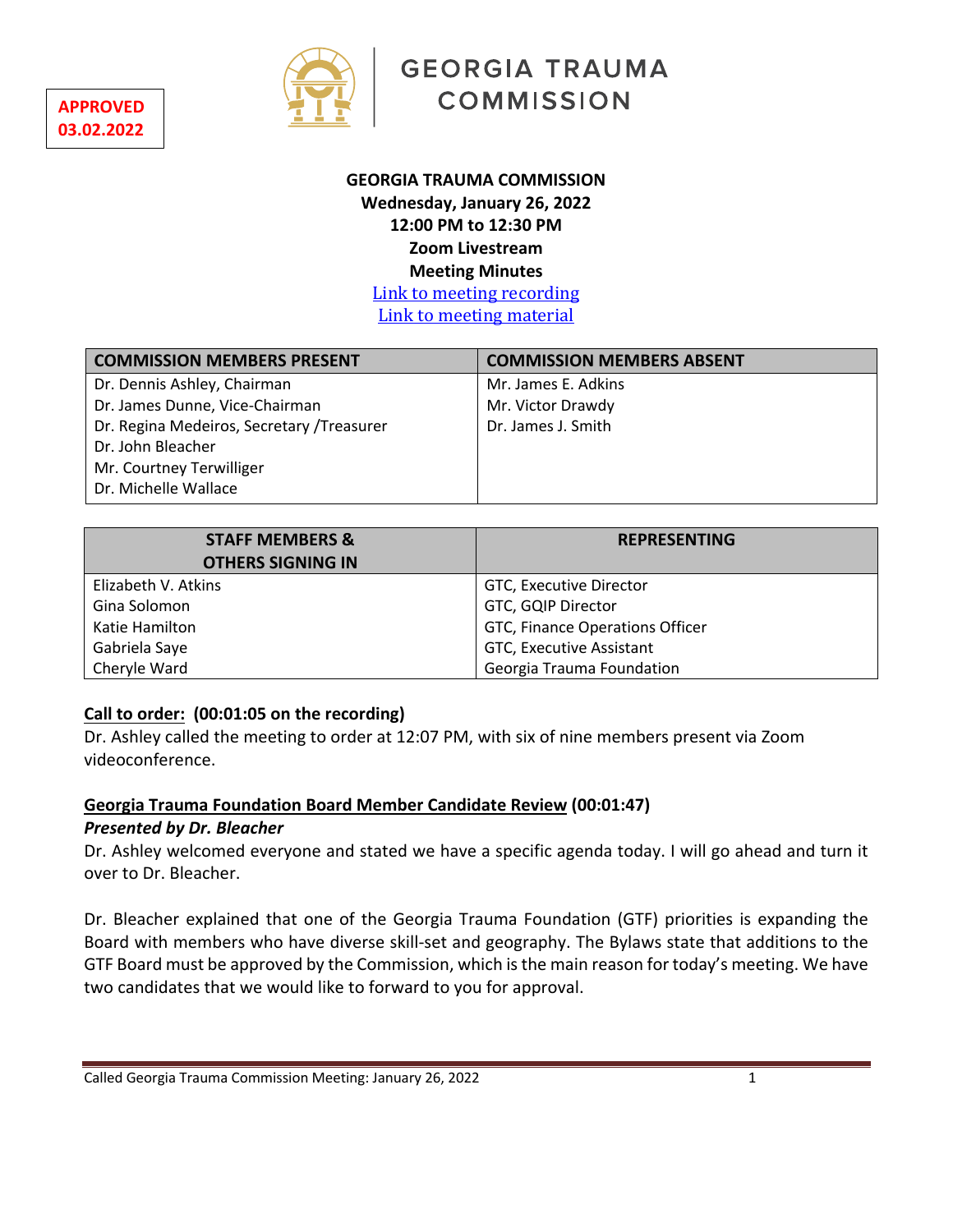The first candidate is Ethan James. He is a Principal in a PR agency that lobbies for health issues and has experience as a lobbyist in the legislature through the Georgia Hospital Association. Ethan is well-versed in the trauma system and is enthusiastic about joining the Board. The one issue raised was that we weren't sure if it was acceptable for a registered lobbyist to join a Non-Profit Board. Cheryle Ward, the Interim Executive Director of the Georgia Trauma Foundation, checked with the Georgia Ethics Commission. They were clear that they did not have any issues about Ethan being a registered lobbyist. We also sign a conflict of interests forms when joining the GTF Board.

The second candidate for approval is Karen Iler in Albany, Georgia. She is a Vice President and CFO for a plywood company, has an MBA, and serves on the Phoebe Putney Hospital Board. She has past board service with Synovus Bank. Karen is interested in medical issues, particularly in trauma, and is a practicing paramedic. She will provide the Board with representation from a financial standpoint, being a CFO and having an MBA, as well as representing south Georgia.

Regina Medeiros stated it would be helpful for transparency to include the Ethics Commission's letter in the minutes from today's discussion. Cheryle Ward stated she requested a letter and will be happy to send it to everyone and attach it in the minutes.

Dr. Bleacher opened the floor for discussion. No concerns were raised. Dr. Dunne asked how big the Board has to be. Dr. Bleacher answered they would like to have about nine members; we would like representation from all ten RTAC regions.

**MOTION GTCNC 2022-01-01 Motion to approve both candidates, Ethan James, and Karen Iler, as Georgia Trauma Foundation Board Members** 

**MOTION BY**: John Bleacher **SECOND BY**: Courtney Terwilliger **VOTING**: All present members are in favor of the motion. **ACTION**: The motion *PASSED* with no objections nor abstentions.

Absent members, Dr. James Smith, and Jim Adkins, approved the candidates via email for notation. L. Atkins clarified voting has to occur during a meeting and cannot be done electronically.

Dr. Ashley thanked Dr. Bleacher, Cheryle Ward, and the Board for all the great work and bringing the candidates forward.

**MOTION GTCNC 2022-01-02 I make the motion to adjourn.**